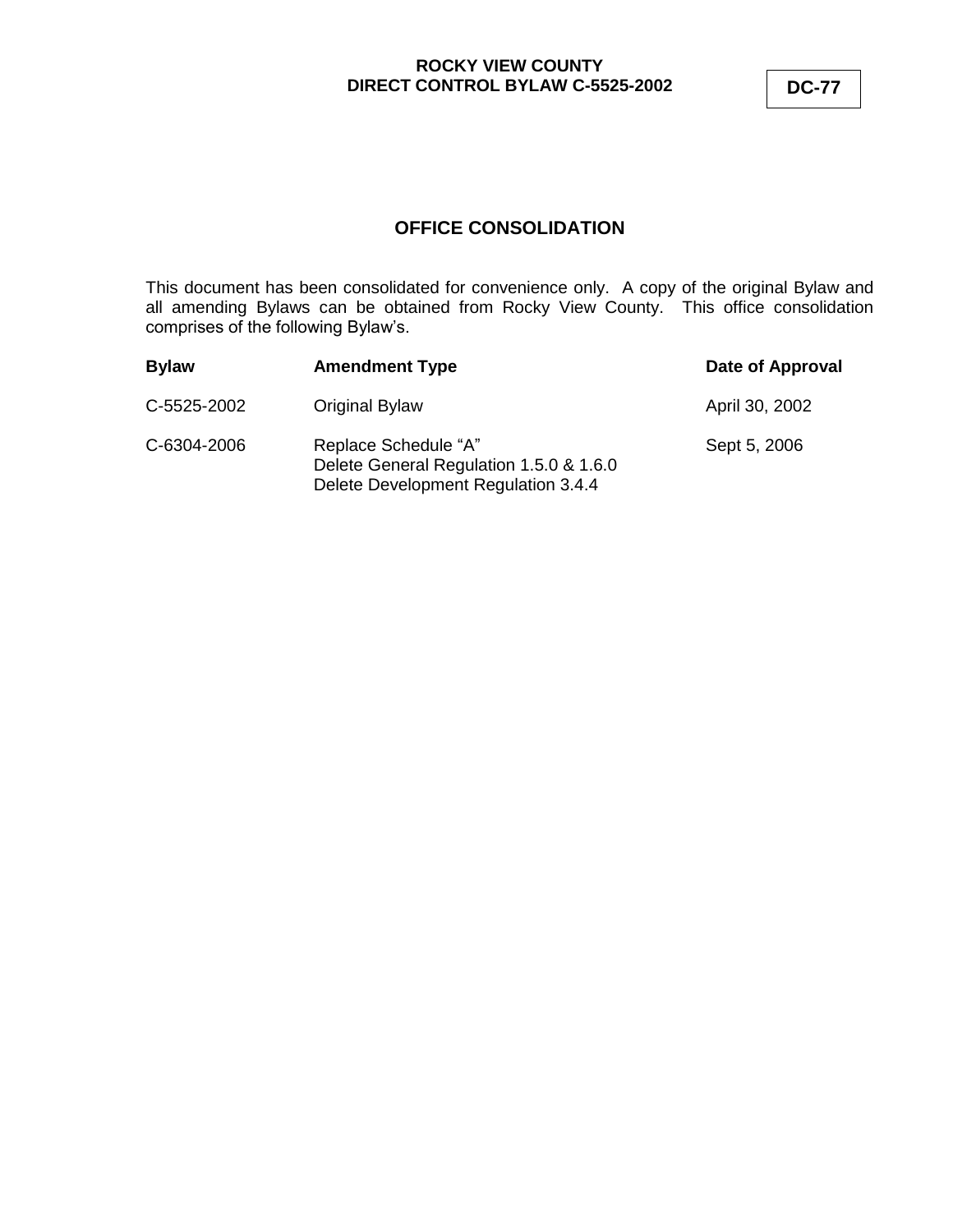## **ROCKY VIEW COUNTY DIRECT CONTROL BYLAW C-5525-2002 DC-77**

# **DIRECT CONTROL BYLAW REGULATIONS**

That the regulations of the Direct Control District comprise:

- 1.0.0 General Regulations
- 2.0.0 Land Use Regulations
- 3.0.0 Development Regulations
- 4.0.0 Definitions
- 5.0.0 Implementation

### **1.0.0 GENERAL REGULATIONS**

- 1.1.0 For the purposes of this Bylaw, the boundaries and description of the Lands shall be more or less as indicated in Schedule "A" attached hereto and forming part hereof, except as otherwise approved by Council.
- 1.2.0 That the Development Authority shall be responsible for the issuance of Development Permit(s) for the Lands subject to this Bylaw.
- 1.3.0 The General Administration (Part Two) and General Regulations (Part Three) as contained in the Land Use Bylaw C-4841-97 are applicable unless otherwise stated in this Bylaw.
- 1.4.0 The Development Authority shall consider and decide on applications for Development Permits for all uses listed by this Bylaw provided the provisions of Section 2 and 3 herein are completed in form and substance, satisfactory to the Municipality, except where specifically noted that Council approval is required.

## **2.0.0 LAND USE REGULATIONS**

2.1.0 Purpose and Intent

The purpose and intent of this District is to provide for the development of an industrial business, entirely within an enclosed building that does not create or cause undesirable off-site impacts. This District will contain site specific development regulations that will ensure compatibility with future adjacent land uses and ensure a high standard of appearance appropriate to the site's location adjacent to the Hamlet and on a major public roadway;

- 2.2.0 Uses
	- 2.2.1 General Industry Type I
	- 2.2.2 Signs
- 2.3.0 Minimum Requirements
	- 2.3.1 Front Yard Setback 40 m (131.23 ft)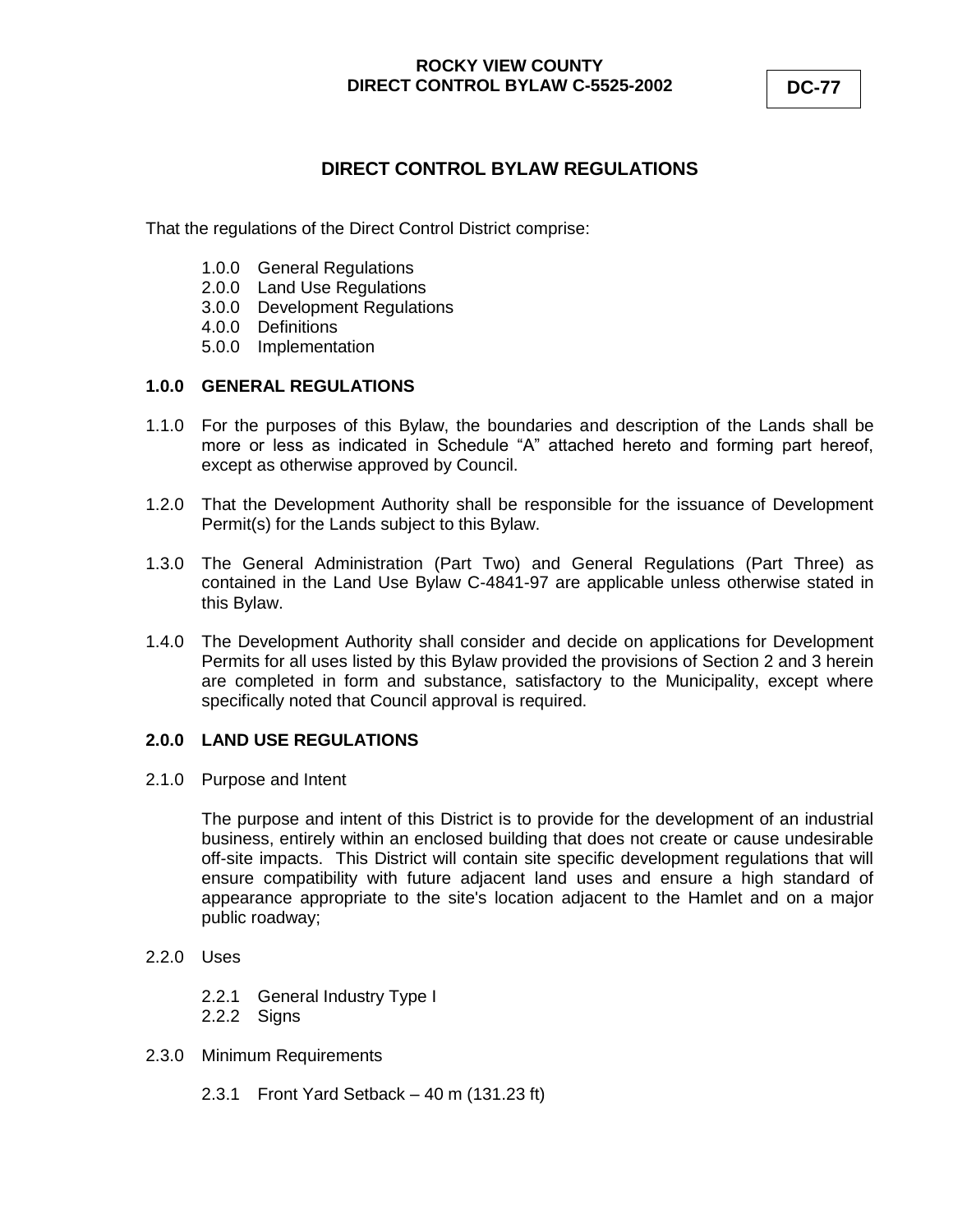- 2.3.2 Side Yard Setback 1.2 m (3.94 ft)
- 2.3.3 Rear Yard Setback 6.0 m (19.69 ft)
- 2.4.0 Maximum Requirements
	- 2.4.1 Number of Commercial Buildings 1
	- 2.4.2 Building Height 10.0 m (32.80 ft)
	- 2.4.3 Ground Floor Area of Building  $-600 \text{ m}^2$  (6459 ft<sup>2</sup>)

#### **3.0.0 DEVELOPMENT REGULATIONS**

- 3.1.0 No Development Permit for any use or *development* or *building* permit for any *building* shall be issued by the Development Authority and no *development* shall occur on the lands until:
	- 3.1.1 The *applicant* has prepared a stormwater management plan, dealing with both on-site and off-site stormwater, completed by a qualified professional engineer licensed to practice in the Province of Alberta, that is satisfactory to the Municipality and Alberta Transportation, and which shows that the development will not affect adjacent lands.
- 3.2.0 Building Design
	- 3.2.1 The design, character and appearance of all buildings shall be appropriate and compatible with the surrounding area and shall be constructed of durable materials designed to maintain the initial quality throughout the life of the project.
	- 3.2.2 All exterior finishing materials exposed to public view shall be selected having regard to the objective of ensuring a high standard of appearance appropriate to the entrance location of this site;
	- 3.2.3 The roof-line and building facade shall include design elements and variations that reduce the perceived mass of buildings and add architectural interest;
	- 3.2.4 For the purpose of determining Height in this clause, an architectural feature such as a tower or peak which is proposed to reduce the perceived mass of the building or to add architectural interest, shall be excluded from the calculation of the Height of the building;
	- 3.2.5 All mechanical equipment on the roof of any building shall be concealed by screening in a manner compatible with the architectural character of the building, or concealed by incorporating it within the building roof;

#### 3.3.0 Lighting

3.3.1 Appropriate lighting of the project shall be undertaken to provide security and to add visual interest. Lighting shall be directed away from residential areas and adjacent roadways;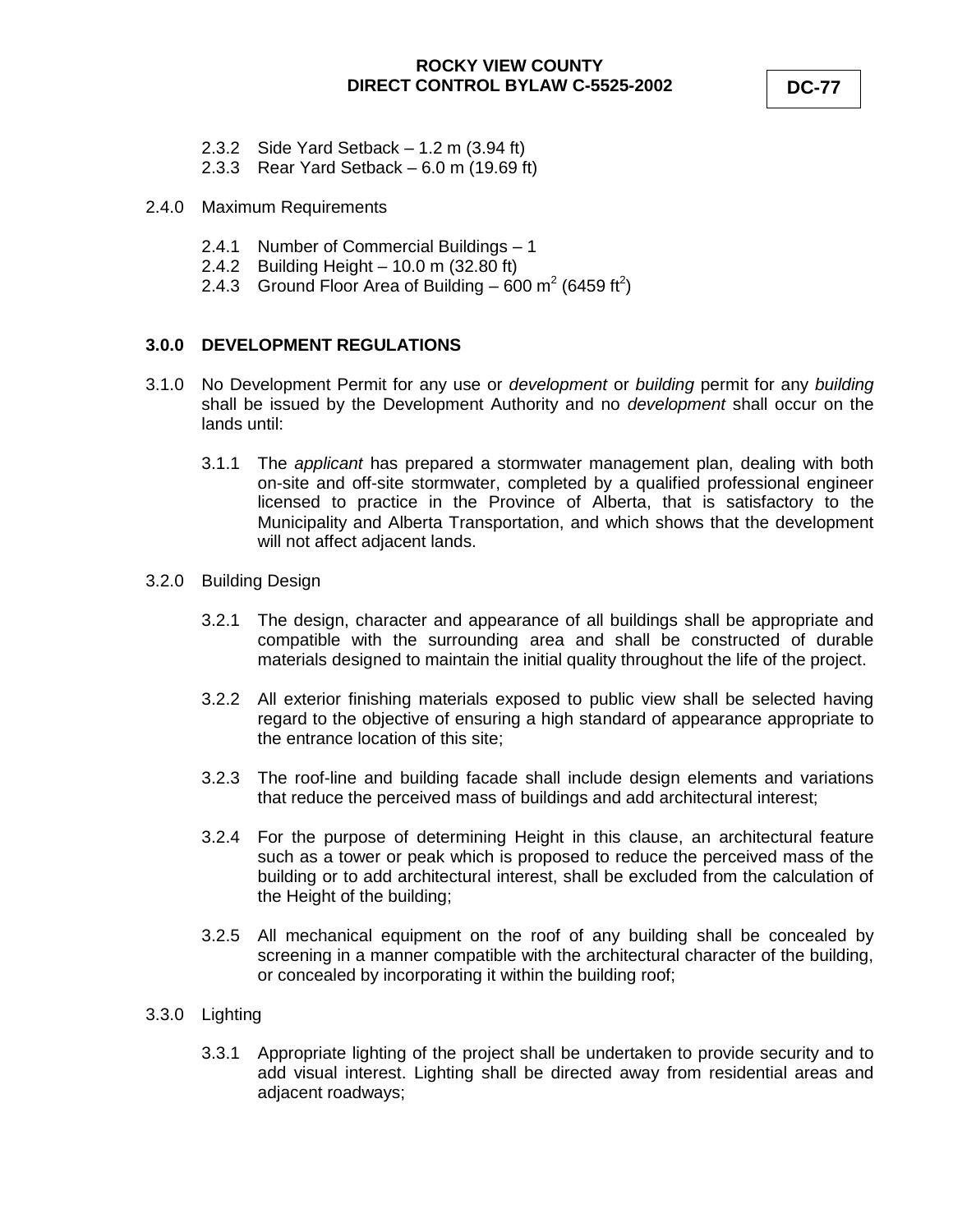#### 3.4.0 Landscaping

- 3.4.1 Landscaping shall be provided in accordance with a Landscaping Plan to be submitted to the Municipality upon application for a Development Permit. The Landscaping Plan shall identify the location, type and extent of all landscaping proposed for the lands.
- 3.4.2 A minimum of 10% of the developed area of the site shall be landscaped with the majority contained in the front of the building;
- 3.4.3 Landscaping adjacent to exterior walls that are visible from adjacent public roadways are to be designed to minimize the perceived mass of the building and to improve the visual appearance of long expanses of blank walls;
- 3.5.0 Outside and Garbage Storage
	- 3.5.1 Garbage and waste material shall be stored in weatherproof and animal proof containers and shall be located within the principal building or to the rear or sides of the principal building other than a required minimum yard;
	- 3.5.2 All outside garbage containers and garbage areas shall be visually screened from view from any adjacent properties or public roadways;
	- 3.5.3 Outside storage areas shall be screened from adjacent sites and public roadways, to the satisfaction of the Development Authority;
- 3.6.0 Signs
	- 3.6.1 Signs shall be considered concurrently with the initial Development Permit application and the design, placement and scale of the signs shall be to the satisfaction of the Development Authority, so as to ensure that signage does not detract from the overall appearance of the development and that signage is not obtrusive.
	- 3.6.2 There shall be no flashing, animated and interiorly illuminated signs used as a method of illumination of signs located adjacent to residential uses;

#### **4.0.0 DEFINITIONS**

4.1.0 Unless otherwise defined in this bylaw all words and uses shall be defined as per Section 8 (Definitions) of Bylaw C-4841-97.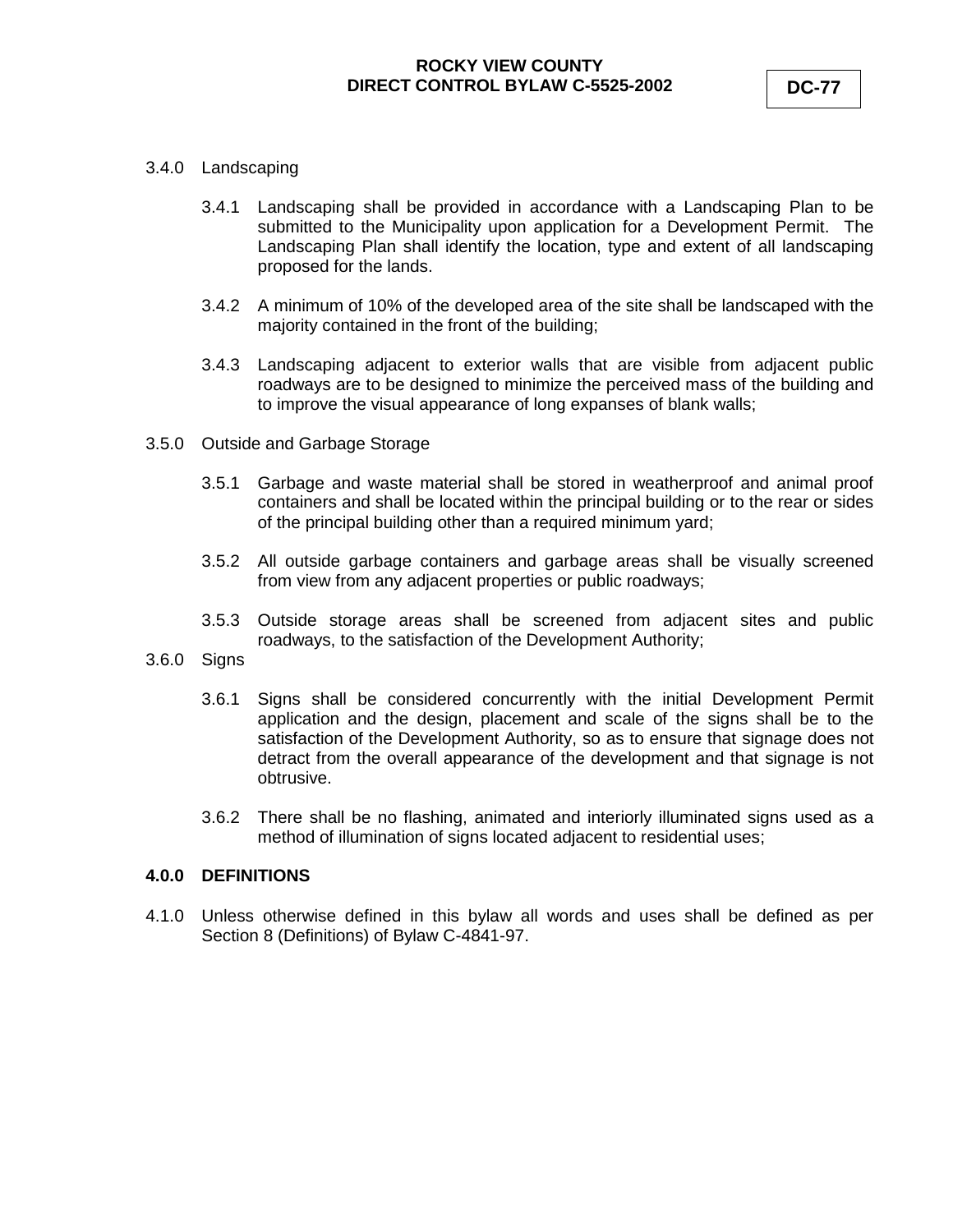